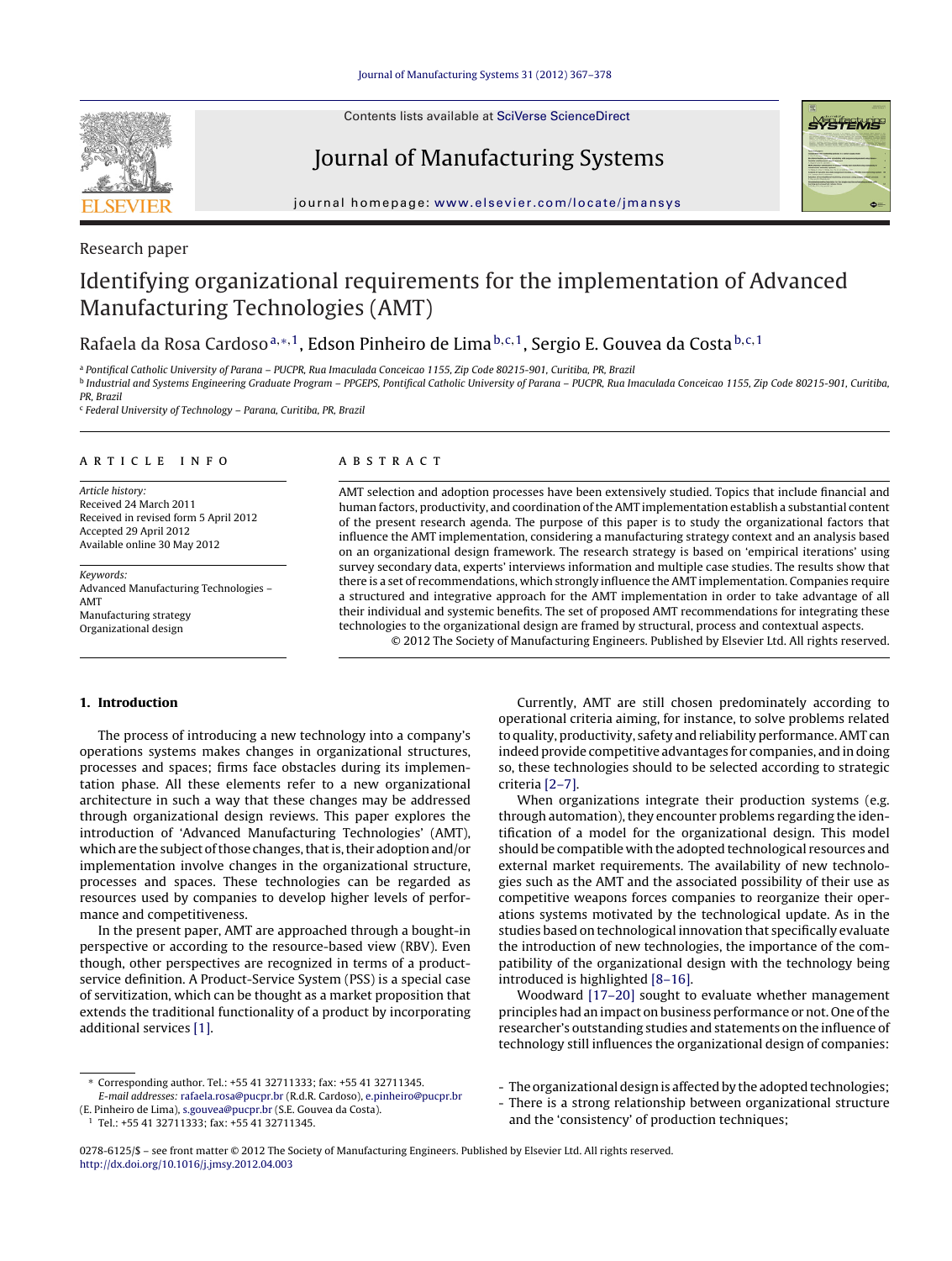



Source: Gouvea da Costa [21]

**Fig. 1.** AMT selection model.

- Organizations with stable operations require different structures from those organizations with shifting technologies;
- There is a predominance of functions in organizational models.

The research of Woodward [\[17\]](#page--1-0) revealed dependence relationships regarding the technology adopted by the organization and its environment. External circumstances and the technology being used determine requirements for the organizational design. Based on the AMT selection model developed by Gouvea da Costa [\[21\]](#page--1-0) and presented in Fig. 1, this study intends to identify which organizational characteristics should be considered in the AMT adoption. These elements can guide the process of organizational changes, that is, they can represent the foundation for the organizational design review.

Considering that the research presented in the paper is in the Operations Management and Industrial Engineering domain, the research question favors a qualitative approach due to its constitutive inquiry characteristics. Hence, it seemed appropriate to investigate the relationship between the company and the technology to be introduced through empirical data. The research strategy adopted in the study is based on the development of a theoretical framework, analysis of standard industrial survey secondary data, experts' interviews and case studies. The process uses an iterative approach that allows the identification of a set of organizational characteristics, which mediate the AMT adoption.

The refined synthesis framework, that is, the product generated by the study is based on the authors' prior research and published literature. The paper is organized as follows: (1) research methodology, which defines the research strategy and the sequence of iterations including the literature review; and (2) the generation of recommendations based on successive iterations.

#### **2. Research methodology**

The study was based on an exploratory approach to achieve the main objective of generating recommendations on the organizational design review for the AMT adoption. It started with a review of relevant literature. The main purpose of the literature review was the generation of an initial list of recommendations for the organizational change. This list was the object of successive refinements in each phase of the research plan through the iteration process (often used in the Social Sciences), resulting in a refined list of recommendations.

The study is qualitative by nature and its strategy mobilizes different techniques. Research propositions and questions are used instead of formal hypotheses. The research questions lead to particular data gathering strategies. As data accrue, the analytic strategy begins inductively as the researcher works to understand the meaning of the variables. Relationships between variables emerge and are analyzed to consolidate information produced in the early stages of the research. This alternating cycle of induction and deduction is termed iterative, recursive, or abductive. Moreover, this process leads ideally to considerable flexibility in revising the research design, interview questions, and other data gathering and analytic strategies. It is necessary to ensure that the data is complete and results are rich and descriptive [\[22\].](#page--1-0)

In recent years, the iterative process has been more often used in Operations Management due the frequency of technological change and the evolution of management practices. Lewis [\[23\]](#page--1-0) proposes iterative triangulation on a systematic basis covering literature review, evidences from case studies and the insights and perceptions of researchers. The research process was divided into four phases:

- Groundwork that covers literature review and the selection of cases;
- Induction that encompasses the case analysis and formulation of statements;
- Iteration for the refinement of statements;
- Conclusion for theory assessment and formulation of future research guidelines.

Four phases were proposed for realizing the selected research strategy. From the literature review a theoretical body was developed, and it was also possible to identify preliminary organizational characteristics. Phase 1 generated a list containing the main problems and recommendations observed in the process of (a) AMT selection, (b) AMT adoption and (c) AMT implementation.

Once this list was produced, the first iteration was realized. The theoretical recommendations were tested and analyzed using secondary research data. These secondary data sources were constituted by the following study results: "A study of the organizational 'barrier' to the introduction of new technologies' developed by Cardoso et al.[\[24\],](#page--1-0) and an "Industrial Survey" developed by the Federation of Industries of the State of Paraná (FIEP) in Brazil [\[25–31\].](#page--1-0) After the analysis of secondary data, a second list of refined recommendations was obtained.

The second iteration was based on interviews with practitioners of automotive and metal-mechanic companies, who had taken part in processes of AMT selection, adoption or implementation. As a direct result of the analysis of these interviews, a third list of recommendations was generated. Eight professionals from the Engineering and Manufacturing areas were interviewed. These practitioners belonged to three hierarchical levels as presented in [Exhibit](#page--1-0) [1.](#page--1-0) The interviews lasted approximately one hour. A semistructured script was followed. The script was based on the report ofthe interviewee's previous experience and the analysis of his/her company's technical documentation.